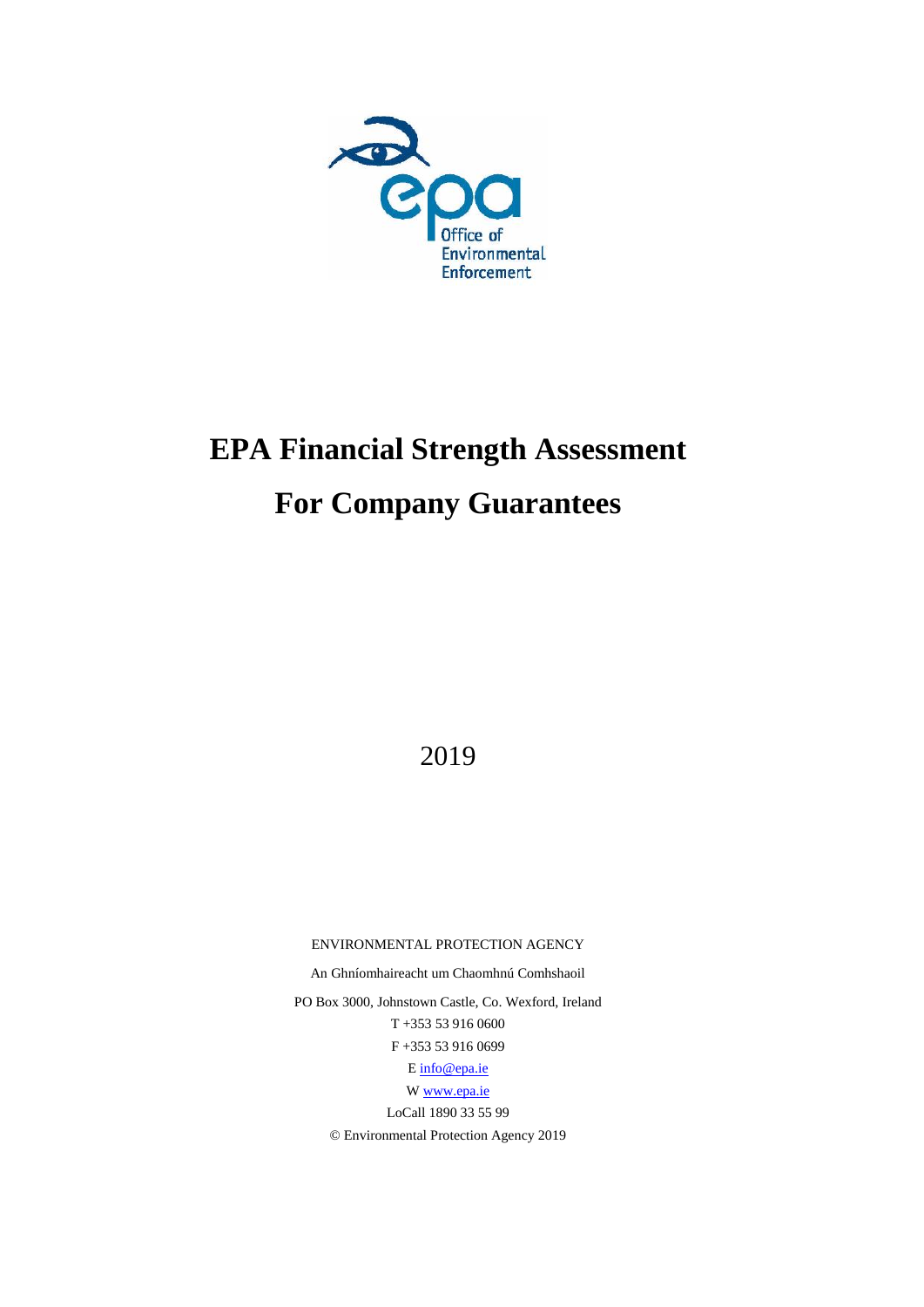# **Contents**

| $\label{lem:1} \textbf{Introduction}.\textcolor{red}{\textbf{1:}} \textbf{1:} \textbf{1:} \textbf{2:} \textbf{3:} \textbf{4:} \textbf{4:} \textbf{5:} \textbf{5:} \textbf{6:} \textbf{6:} \textbf{7:} \textbf{8:} \textbf{8:} \textbf{9:} \textbf{1:} \textbf{1:} \textbf{1:} \textbf{1:} \textbf{1:} \textbf{1:} \textbf{1:} \textbf{1:} \textbf{1:} \textbf{1:} \textbf{1:} \textbf{1:} \textbf{1:} \textbf{1$ |  |
|------------------------------------------------------------------------------------------------------------------------------------------------------------------------------------------------------------------------------------------------------------------------------------------------------------------------------------------------------------------------------------------------------------------|--|
|                                                                                                                                                                                                                                                                                                                                                                                                                  |  |
|                                                                                                                                                                                                                                                                                                                                                                                                                  |  |
|                                                                                                                                                                                                                                                                                                                                                                                                                  |  |
|                                                                                                                                                                                                                                                                                                                                                                                                                  |  |
|                                                                                                                                                                                                                                                                                                                                                                                                                  |  |

# **List of Figures**

|  | Figure 1: Process for assessment of financial strength of a proposed guarantor 3 |
|--|----------------------------------------------------------------------------------|
|  |                                                                                  |

# **List of Tables**

| Table 1: List of documentation required for financial assessment of a proposed guarantor  2 |  |
|---------------------------------------------------------------------------------------------|--|
|                                                                                             |  |
|                                                                                             |  |
|                                                                                             |  |

# **List of Appendices**

| Appendix 2: Template letter for confirming there is a group structure in place between the |  |
|--------------------------------------------------------------------------------------------|--|
|                                                                                            |  |
|                                                                                            |  |

**Appendix 3: Sample intercompany matrix and listings of contingent liabilities and guarantees** ....**10**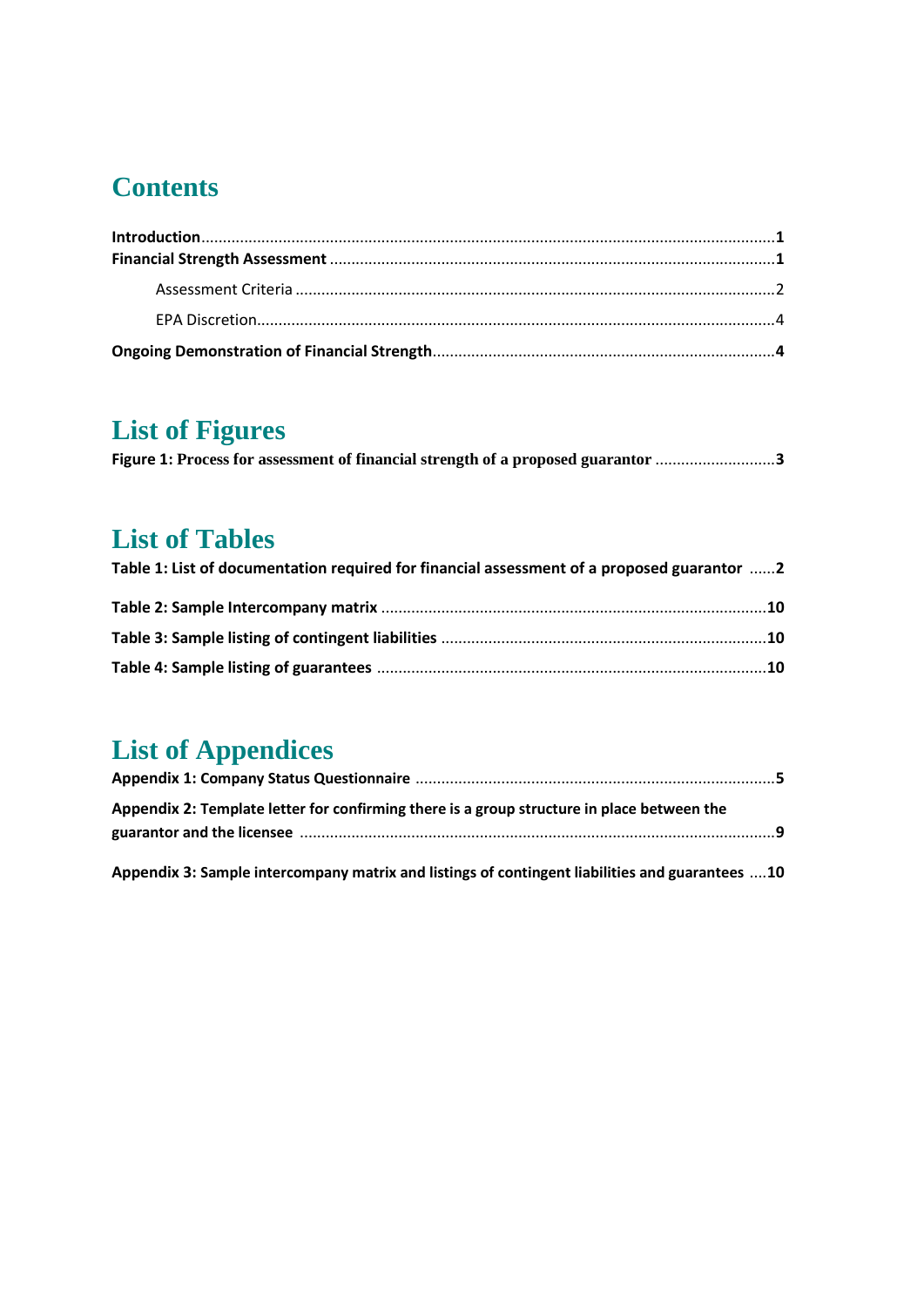## **Introduction**

The EPA published *Guidance on Financial Provision for Environmental Liabilities* in 2015 [\(https://www.epa.ie/pubs/advice/licensee/financiaprovisionsreport.pdf\)](https://www.epa.ie/pubs/advice/licensee/financiaprovisionsreport.pdf). The overarching principles are that financial provisions must be secure, sufficient and available when required.

Company guarantees are, in principle, suitable financial provision instruments for all environmental liabilities, with the exception of inevitable closure costs<sup>1</sup>.

A licensee who wishes to avail of a company guarantee must engage in a four-step process:

- 1. The proposed guarantor must demonstrate that it has sufficient financial strength to address the liability.
- 2. The proposed guarantor must demonstrate that there are no legal obstacles preventing it from entering into the guarantee or preventing the EPA from enforcing the guarantee.
- 3. Execution of the guarantee.
- 4. Ongoing demonstration of the financial strength of the guarantor.

Step 1 necessitates a financial strength assessment of the proposed guarantor. To demonstrate adequate financial strength, the proposed guarantor must have a net worth that is acceptable to the EPA and must be financially independent of the licensee; that is to say, be demonstrably not reliant on the financial performance of the licensee.

A review has been completed of financial strength assessment criteria in use nationally and internationally for environmental and other liabilities. From this review, criteria have been developed upon which financial strength assessments for guarantors proposed to meet financial provision obligations will be based. The EPA is publishing these criteria to allow for greater transparency for licensees who may be considering company guarantees to meet such obligations.

This document outlines the EPA's approach to financial strength assessment of proposed guarantors and the requirements for ongoing demonstration of financial strength.

### **Financial Strength Assessment**

**.** 

When costings are agreed for the environmental liabilities associated with a facility, the licensee will be invited to submit a proposal for financial provision. If the licensee wishes to pursue a company guarantee to meet their agreed costs, they must submit the information outlined in Table 1 to the EPA for assessment.

<sup>1</sup> Costs associated with the closure of an activity with a finite lifespan, for example a landfill or a mine.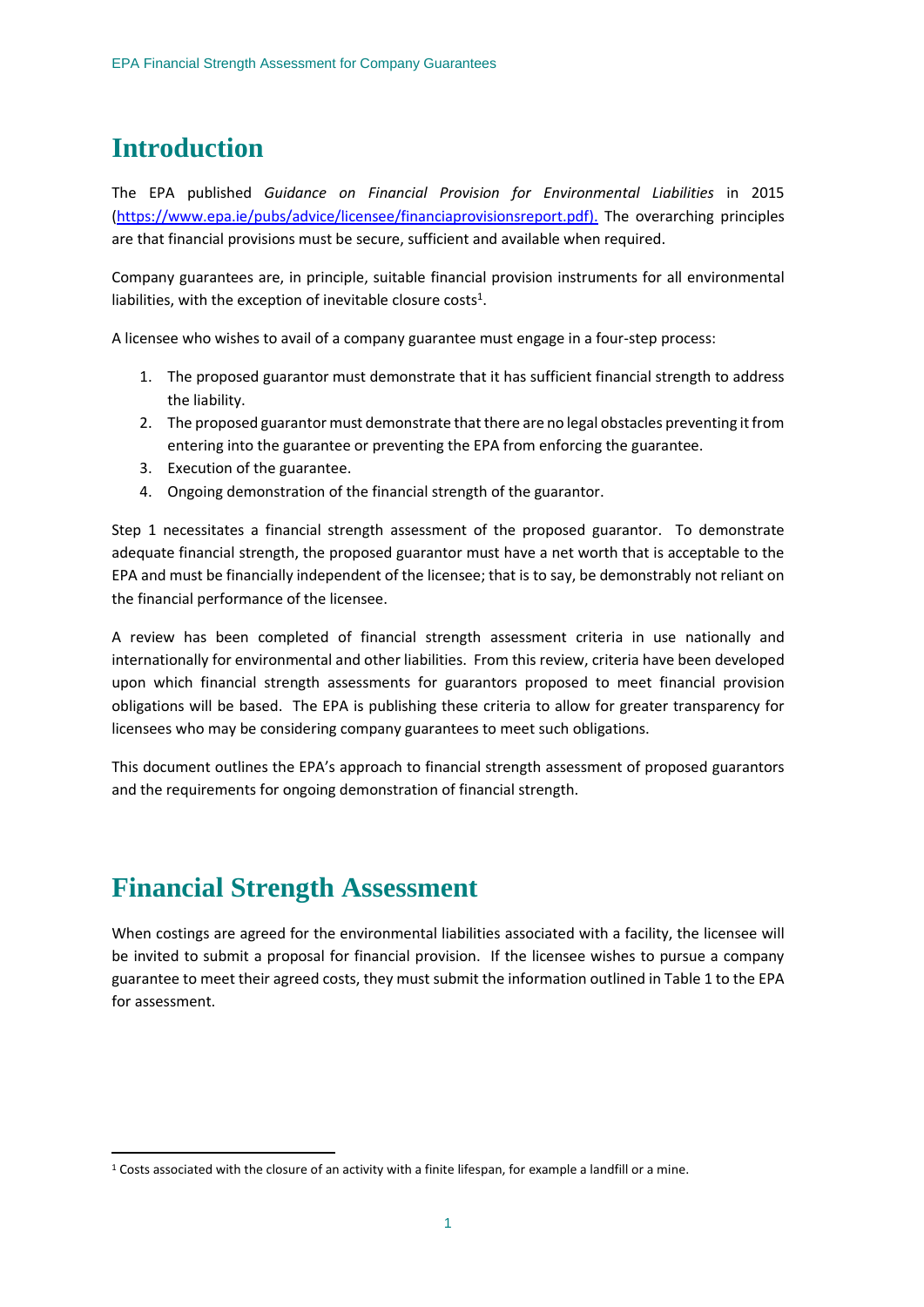| <b>Requirement</b>                                                                                       | <b>Information Required</b>                                                                                                                                                                                                                                                                                                                                                                                                                                                                                                                                                                                                                                                                                         |
|----------------------------------------------------------------------------------------------------------|---------------------------------------------------------------------------------------------------------------------------------------------------------------------------------------------------------------------------------------------------------------------------------------------------------------------------------------------------------------------------------------------------------------------------------------------------------------------------------------------------------------------------------------------------------------------------------------------------------------------------------------------------------------------------------------------------------------------|
| To be submitted<br>by licensees<br>when proposing<br>a company<br>guarantee as<br>financial<br>provision | Completed company status questionnaire if the guarantor is registered outside<br>of the Republic of Ireland (see Appendix 1)<br>Confirmation from the auditors that there is a group structure in place<br>between the guarantor and the licensee (see Appendix 2 for template letter)<br>Inter-company Matrices detailing the inter-company balances owing to and<br>owed by the guarantor, one as at the most recent financial year-end and one<br>showing any movements since that time (see Appendix 3)<br>Audited financial statements for the previous 3 years for the proposed<br>guarantor and licensee<br>A listing of guarantees and contingent liabilities of the proposed guarantor (see<br>Appendix 3) |
| To be submitted<br>on request                                                                            | Up-to-date unaudited management accounts for the guarantor and the<br>licensee<br>Audited financial statements for the previous 3 years for all group companies                                                                                                                                                                                                                                                                                                                                                                                                                                                                                                                                                     |

#### **Table 1:** List of documentation required for financial assessment of a proposed guarantor

### **Assessment criteria**

Net current assets are the primary criterion upon which the financial strength assessment is based. Net current assets are more liquid than net assets and enable a guarantor to discharge any potential guarantee if, and when, called upon. This meets the principle of the financial provision being available when required.

The documentation in Table 1 will be assessed as outlined in Figure 1. If a proposed guarantor meets the criteria outlined in Stages 1, 2 and 3, the proposed guarantor will have passed the financial strength assessment<sup>2</sup>. The EPA will advise the licensee where this is the case and invite them to move to the next step of the assessment process (legal agreement).

If a guarantor passes Stage 1 and 2 but fails to meet the threshold in Stage 3 (revised net current assets of > 6 times the amount to be guaranteed once contingent liabilities, guarantees etc. have been excluded), additional documentation will be required to facilitate an in-depth assessment of the financial strength of the proposed guarantor. This assessment will take account of, inter alia, the quality of trade receivables, inventory/stock, intercompany receivable balances, intercompany payable balances and cash balances. This information will be used to derive the adjusted revised net current assets of the proposed guarantor, which must be at least 3 times the amount to be guaranteed for the proposed guarantor to pass the assessment.<sup>2</sup>

Where a proposed guarantor fails to meet any of the criteria set out in Stage 1 or 2, or the threshold required in Stage 4 (adjusted revised net current assets of > 3 times the amount to be guaranteed), the proposed guarantor will be deemed not to have demonstrated adequate financial strength to meet the financial provision obligations of the licence and the licensee will be requested to propose an alternative guarantor or a suitable alternative financial provision instrument.

 $\overline{a}$ 

 $2$  Subject to EPA discretion – refer to page 4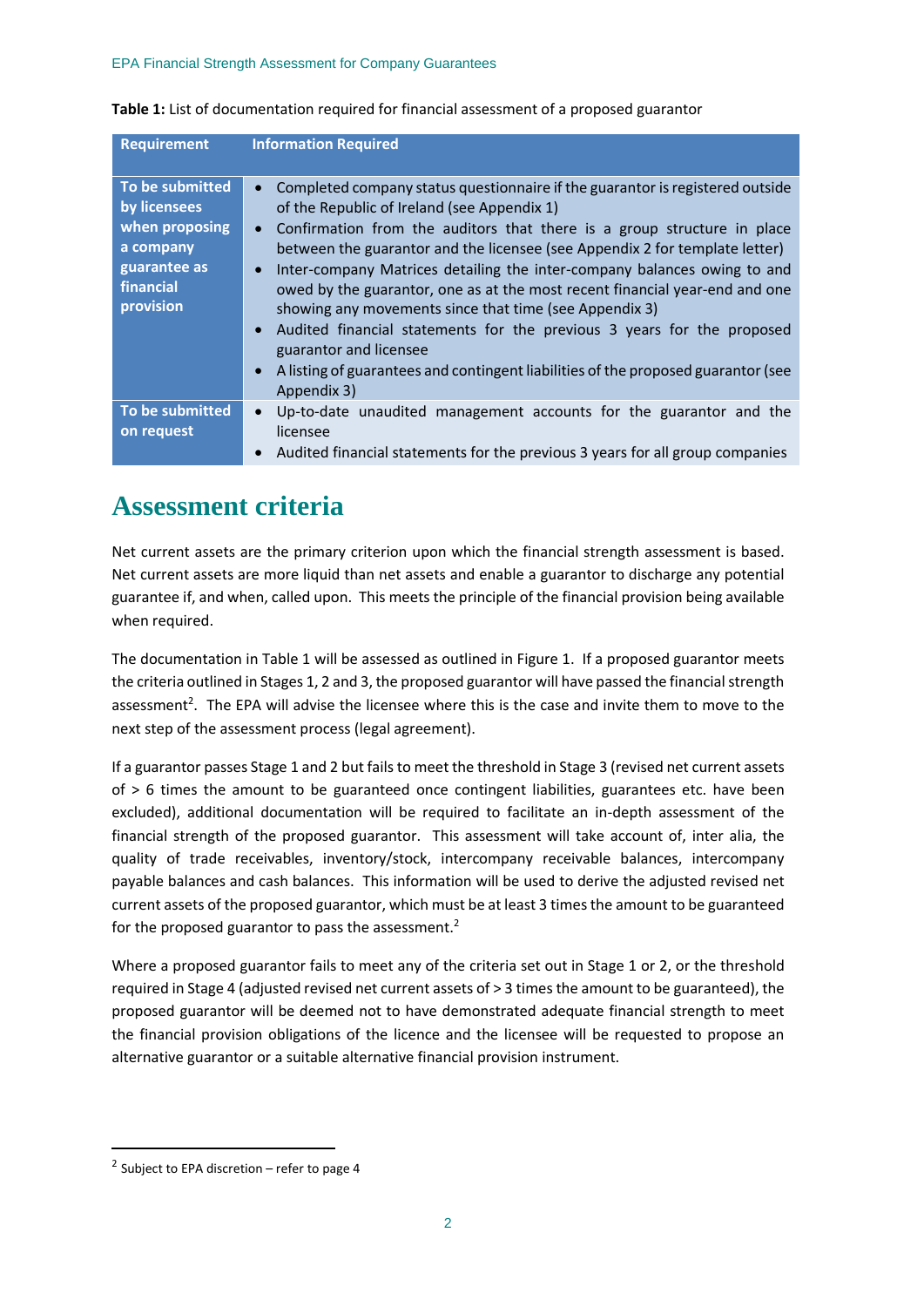

**Figure 1:** Process for assessment of financial strength of a proposed guarantor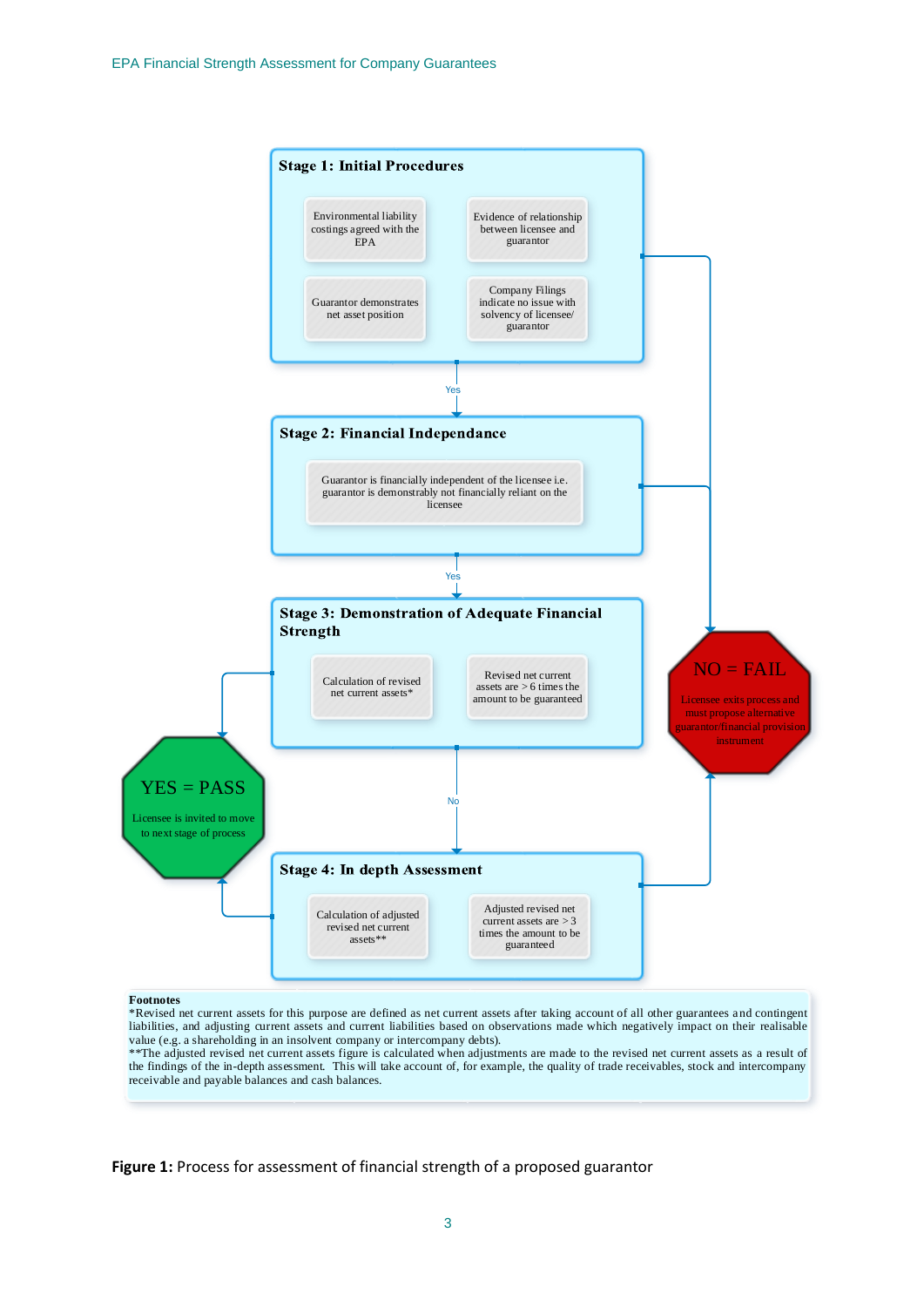# **EPA Discretion**

The EPA retains discretion over the outcome of the financial strength assessment at all times. There may be certain circumstances where, even where the thresholds identified in Figure 1 are satisfied, the proposed guarantor may not be considered to have demonstrated adequate financial strength to provide the guarantee, for example, if a review of accounts indicates that the year of assessment is not representative of the normal trading performance of the company.

# **Ongoing Demonstration of Financial Strength**

If a proposed guarantor is considered to have sufficient financial strength to meet the guarantee, the licensee will be invited to move to the next step of the process – legal agreement. As part of all legal agreements, the guarantors annual accounts must be submitted to the EPA yearly, which the EPA will review and apply the same financial assessment process and criteria outlined herein to ensure that guarantor continues to demonstrate adequate financial strength to meet the guarantee.

Where the EPA considers that the annual accounts, or other information with respect to the guarantor, demonstrates that the guarantor is no longer of adequate financial strength to meet the guarantee, the EPA will require the licensee to put a replacement financial provision in place to meet the financial provision obligations under their licence.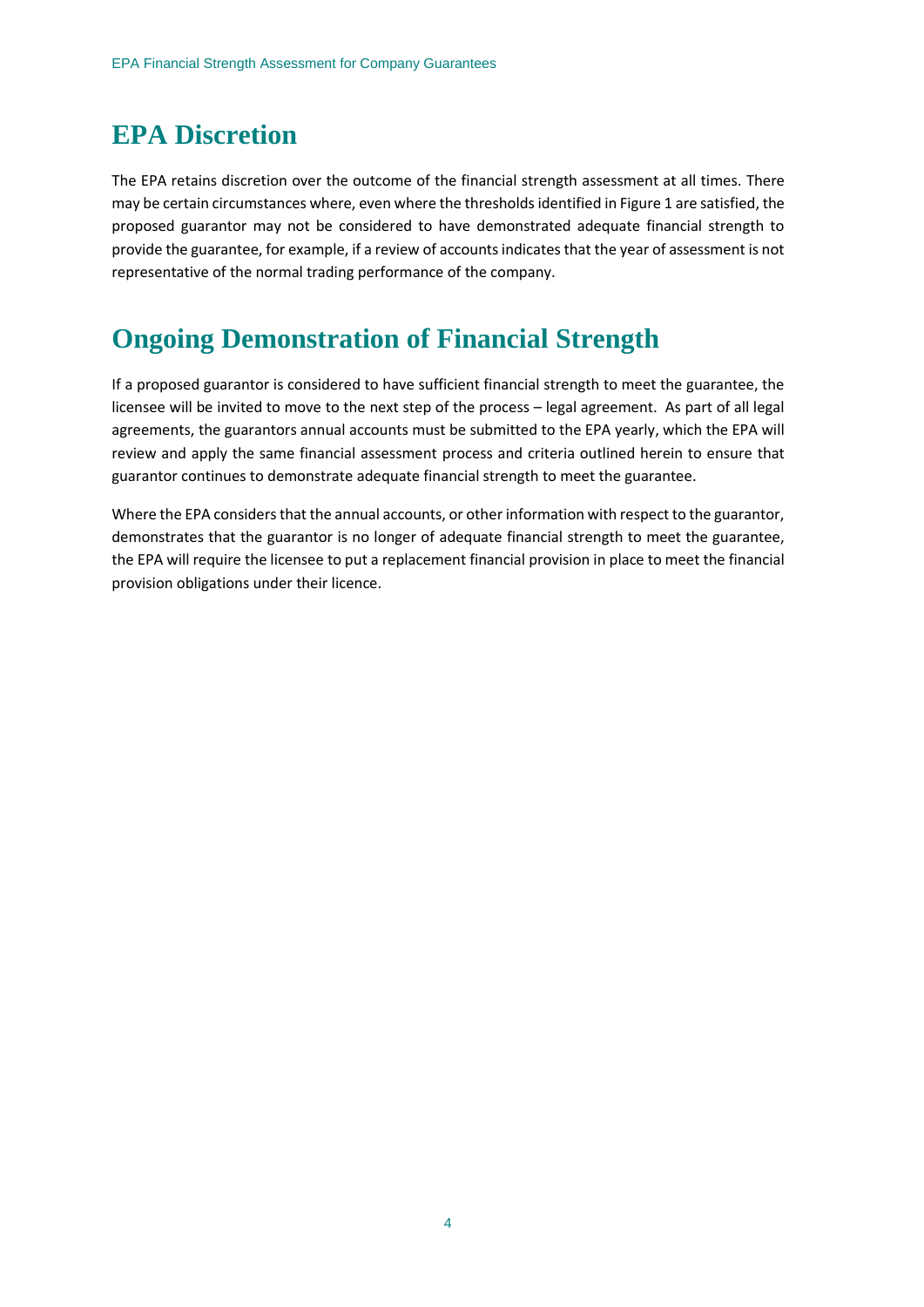### **Appendix 1:** Company Status Questionnaire

| Where a licensee or proposed guarantor are registered outside of Ireland, this questionnaire |
|----------------------------------------------------------------------------------------------|
| must be completed for both the licensee and proposed guarantor.                              |

Additional consultation and documentation may be required if issues become apparent as part of the review of the content of the completed questionnaire.

**Name of Guarantor:** \_\_\_\_\_\_\_\_\_\_\_\_\_\_\_\_\_\_\_\_\_\_\_\_\_\_\_\_\_\_\_\_\_\_\_\_\_\_\_\_\_\_\_\_\_\_\_\_\_\_\_\_\_\_\_\_\_\_\_\_

\_\_\_\_\_\_\_\_\_\_\_\_\_\_

\_\_\_\_\_\_\_\_\_\_\_\_\_\_

\_\_\_\_\_\_\_\_\_\_\_\_\_\_

**The following assertions relate to the period up to the signing date of this questionnaire.**

a) Are the company filings of the Guarantor fully up to date?

| $\Box$ Yes |  |
|------------|--|
| □ No       |  |

\_\_\_\_\_\_\_\_\_\_\_\_\_\_\_\_\_\_\_\_\_\_\_\_\_\_\_\_\_\_\_\_\_\_\_\_\_\_\_\_\_\_\_\_\_\_\_\_\_\_\_\_\_\_\_\_\_\_\_\_\_\_\_\_\_\_\_\_\_\_\_\_\_\_\_\_\_\_\_ \_\_\_\_\_\_\_\_\_\_\_\_\_\_\_\_\_\_\_\_\_\_\_\_\_\_\_\_\_\_\_\_\_\_\_\_\_\_\_\_\_\_\_\_\_\_\_\_\_\_\_\_\_\_\_\_\_\_\_\_\_\_\_\_\_\_\_\_\_\_\_\_\_\_\_\_\_\_\_

If you answer no, please provide details:

b) Have there been changes in directors or the company secretary of the Guarantor in the previous 3 years?

| ۹<br>×<br>×<br>۰. |
|-------------------|
|-------------------|

☐ No

\_\_\_\_\_\_\_\_\_\_\_\_\_\_\_\_\_\_\_\_\_\_\_\_\_\_\_\_\_\_\_\_\_\_\_\_\_\_\_\_\_\_\_\_\_\_\_\_\_\_\_\_\_\_\_\_\_\_\_\_\_\_\_\_\_\_\_\_\_\_\_\_\_\_\_\_\_\_\_ \_\_\_\_\_\_\_\_\_\_\_\_\_\_\_\_\_\_\_\_\_\_\_\_\_\_\_\_\_\_\_\_\_\_\_\_\_\_\_\_\_\_\_\_\_\_\_\_\_\_\_\_\_\_\_\_\_\_\_\_\_\_\_\_\_\_\_\_\_\_\_\_\_\_\_\_\_\_\_

If you answer yes, please provide details:

c) Has an auditor of the Guarantor resigned in the previous 3 years?

| ×<br>۹<br>×<br>۰. |
|-------------------|
|                   |

☐ No

\_\_\_\_\_\_\_\_\_\_\_\_\_\_\_\_\_\_\_\_\_\_\_\_\_\_\_\_\_\_\_\_\_\_\_\_\_\_\_\_\_\_\_\_\_\_\_\_\_\_\_\_\_\_\_\_\_\_\_\_\_\_\_\_\_\_\_\_\_\_\_\_\_\_\_\_\_\_\_ \_\_\_\_\_\_\_\_\_\_\_\_\_\_\_\_\_\_\_\_\_\_\_\_\_\_\_\_\_\_\_\_\_\_\_\_\_\_\_\_\_\_\_\_\_\_\_\_\_\_\_\_\_\_\_\_\_\_\_\_\_\_\_\_\_\_\_\_\_\_\_\_\_\_\_\_\_\_\_

If you answer yes, please provide details: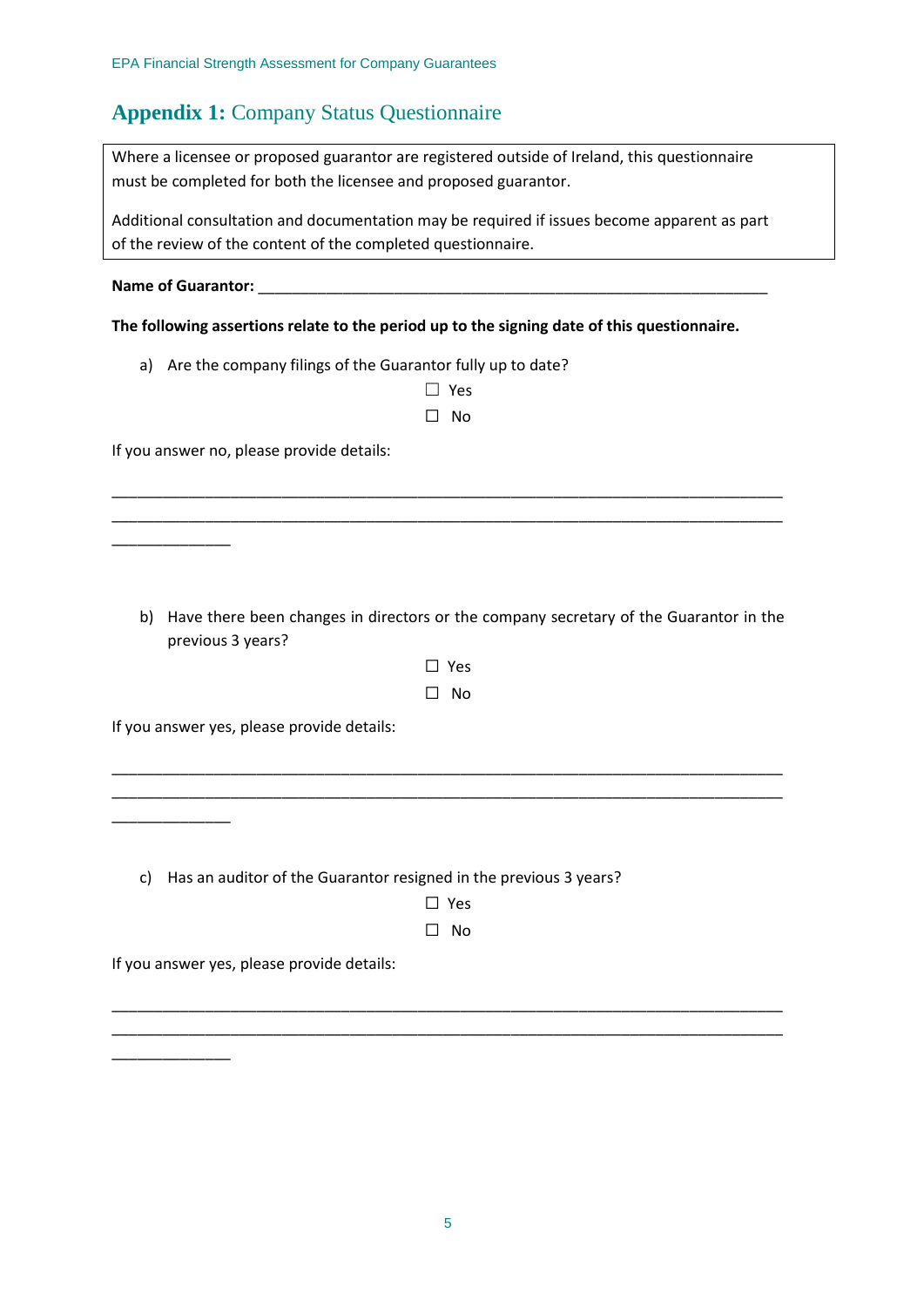d) Has a liquidator, receiver or an examiner been appointed in the past to the Guarantor?

| $\mathsf{L}$ | Yes |
|--------------|-----|
|              | N٥  |

\_\_\_\_\_\_\_\_\_\_\_\_\_\_\_\_\_\_\_\_\_\_\_\_\_\_\_\_\_\_\_\_\_\_\_\_\_\_\_\_\_\_\_\_\_\_\_\_\_\_\_\_\_\_\_\_\_\_\_\_\_\_\_\_\_\_\_\_\_\_\_\_\_\_\_\_\_\_\_ \_\_\_\_\_\_\_\_\_\_\_\_\_\_\_\_\_\_\_\_\_\_\_\_\_\_\_\_\_\_\_\_\_\_\_\_\_\_\_\_\_\_\_\_\_\_\_\_\_\_\_\_\_\_\_\_\_\_\_\_\_\_\_\_\_\_\_\_\_\_\_\_\_\_\_\_\_\_\_

If you answer yes, please provide details:

\_\_\_\_\_\_\_\_\_\_\_\_\_\_

**Please provide details of any charges (mortgages/debentures etc.) which have been registered against the Guarantor's assets:**

**Name of Licensee:** \_\_\_\_\_\_\_\_\_\_\_\_\_\_\_\_\_\_\_\_\_\_\_\_\_\_\_\_\_\_\_\_\_\_\_\_\_\_\_\_\_\_\_\_\_\_\_\_\_\_\_\_\_\_\_\_\_\_\_\_

\_\_\_\_\_\_\_\_\_\_\_\_\_\_

**The following assertions relate to the period up to the signing date of this questionnaire.**

- e) Are the company filings of the Licensee fully up to date?
	- ☐ Yes
	- ☐ No

\_\_\_\_\_\_\_\_\_\_\_\_\_\_\_\_\_\_\_\_\_\_\_\_\_\_\_\_\_\_\_\_\_\_\_\_\_\_\_\_\_\_\_\_\_\_\_\_\_\_\_\_\_\_\_\_\_\_\_\_\_\_\_\_\_\_\_\_\_\_\_\_\_\_\_\_\_\_\_ \_\_\_\_\_\_\_\_\_\_\_\_\_\_\_\_\_\_\_\_\_\_\_\_\_\_\_\_\_\_\_\_\_\_\_\_\_\_\_\_\_\_\_\_\_\_\_\_\_\_\_\_\_\_\_\_\_\_\_\_\_\_\_\_\_\_\_\_\_\_\_\_\_\_\_\_\_\_\_

If you answer no, please provide details: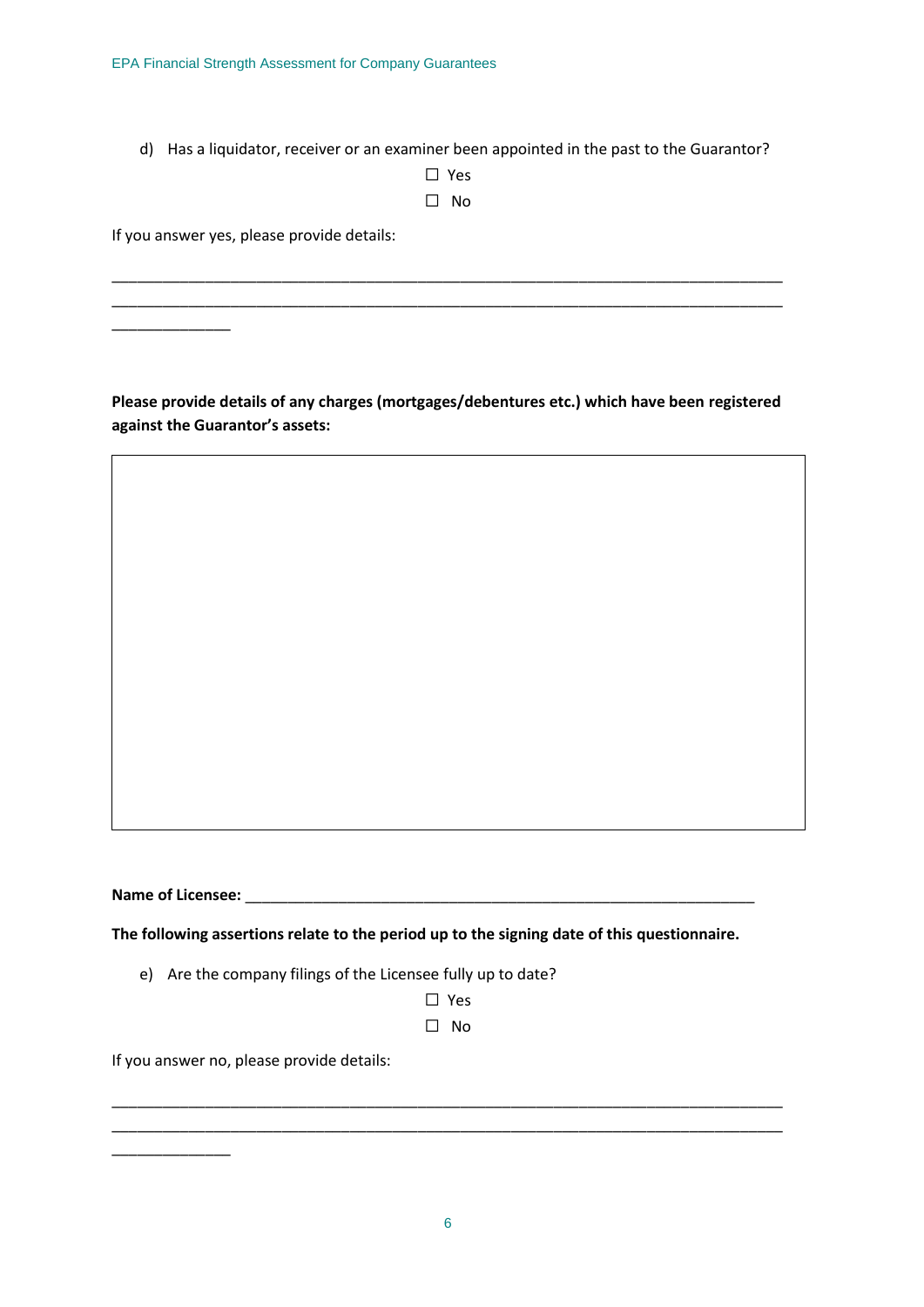#### EPA Financial Strength Assessment for Company Guarantees

f) Have there been changes in directors or the company secretary of the Licensee in the previous 3 years?

| ΙI  | Υρς |
|-----|-----|
| l l | N٥  |

If you answer yes, please provide details:

\_\_\_\_\_\_\_\_\_\_\_\_\_\_

| Has an auditor of the Licensee resigned in the previous 3 years?<br>g) |                                                                                          |
|------------------------------------------------------------------------|------------------------------------------------------------------------------------------|
|                                                                        | $\square$ Yes                                                                            |
|                                                                        | No                                                                                       |
|                                                                        |                                                                                          |
| If you answer yes, please provide details:                             |                                                                                          |
|                                                                        |                                                                                          |
|                                                                        |                                                                                          |
|                                                                        |                                                                                          |
|                                                                        |                                                                                          |
|                                                                        |                                                                                          |
|                                                                        |                                                                                          |
|                                                                        | h) Has a liquidator, receiver or an examiner been appointed in the past to the Licensee? |
|                                                                        | $\square$ Yes                                                                            |
|                                                                        | No<br>$\mathsf{L}$                                                                       |
| If you answer yes, please provide details:                             |                                                                                          |
|                                                                        |                                                                                          |

\_\_\_\_\_\_\_\_\_\_\_\_\_\_\_\_\_\_\_\_\_\_\_\_\_\_\_\_\_\_\_\_\_\_\_\_\_\_\_\_\_\_\_\_\_\_\_\_\_\_\_\_\_\_\_\_\_\_\_\_\_\_\_\_\_\_\_\_\_\_\_\_\_\_\_\_\_\_\_ \_\_\_\_\_\_\_\_\_\_\_\_\_\_\_\_\_\_\_\_\_\_\_\_\_\_\_\_\_\_\_\_\_\_\_\_\_\_\_\_\_\_\_\_\_\_\_\_\_\_\_\_\_\_\_\_\_\_\_\_\_\_\_\_\_\_\_\_\_\_\_\_\_\_\_\_\_\_\_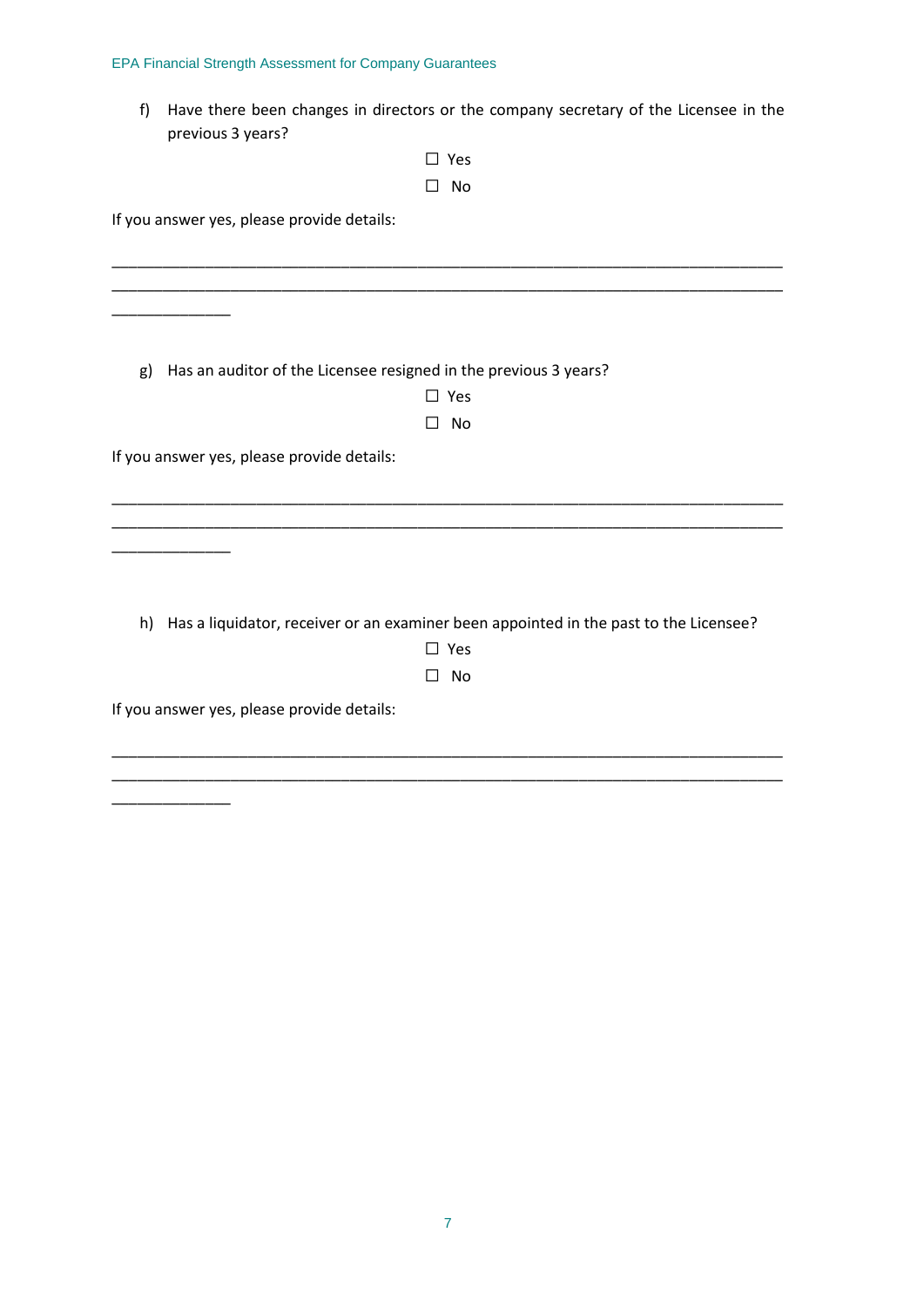**Please provide details of any charges (mortgages/debentures etc.) which have been registered against the Licensee's assets:**

Name

Date **\_\_\_\_\_\_\_\_\_\_\_\_\_\_\_\_\_\_\_\_\_\_\_\_\_\_\_\_\_\_\_\_\_\_\_**

\_\_\_\_\_\_\_\_\_\_\_\_\_\_\_\_\_\_\_\_\_\_\_\_\_\_\_\_\_\_\_\_\_\_\_

Company**\_\_\_\_\_\_\_\_\_\_\_\_\_\_\_\_\_\_\_\_\_\_\_\_\_\_\_\_\_\_\_\_**

**Signature**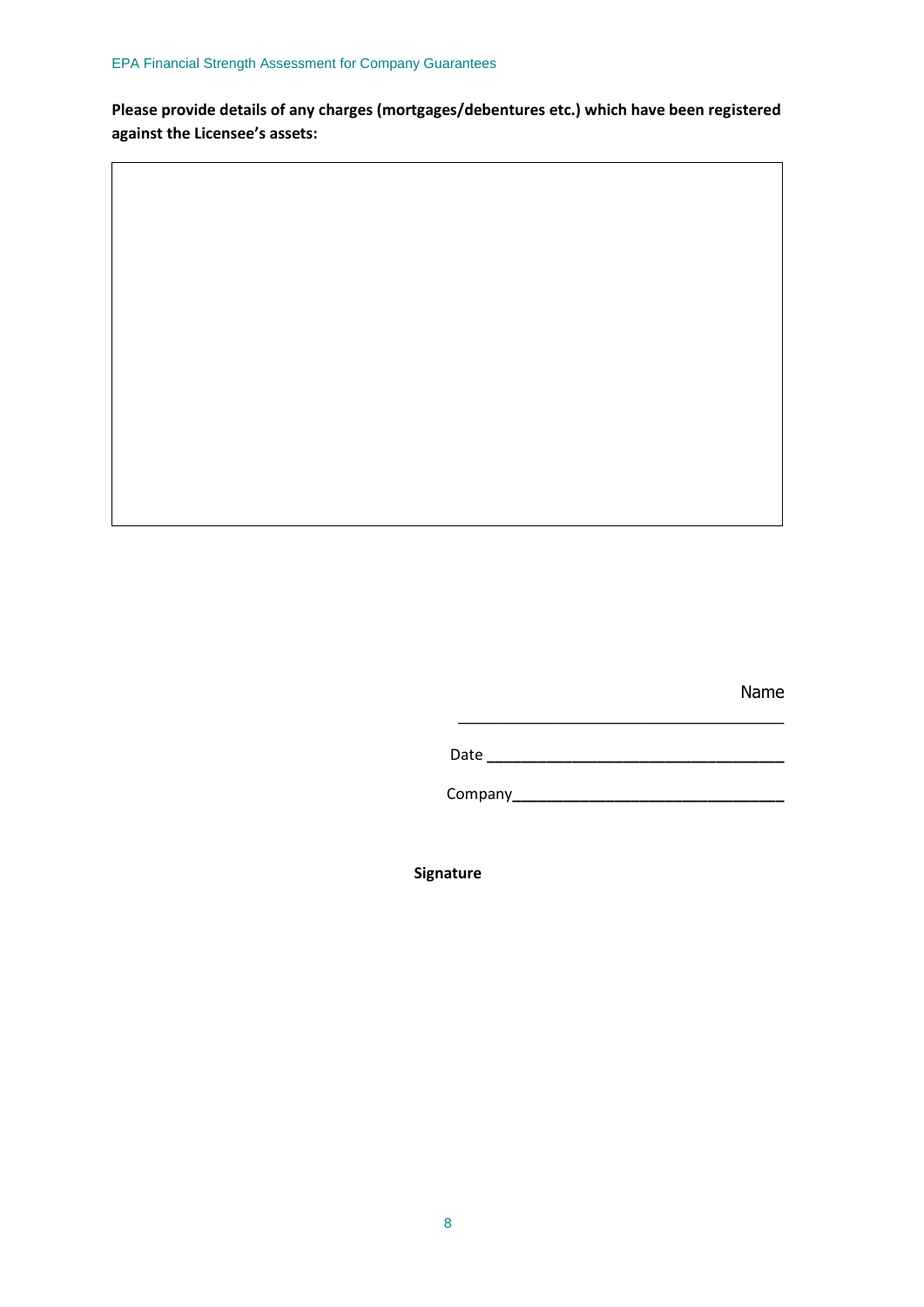#### **Appendix 2:** Template letter for confirming there is a group structure in place between the guarantor and the licensee

DATE

Environmental Protection Agency Address Line 1 Address Line 2 Address Line 3 Address Line 4 Address Line 5

#### **RE: [Name of Guarantor]**

Dear [EPA Employee],

We are appointed auditors to [Guarantor] and its subsidiaries. We confirm the group structure as set out in Appendix 1 is accurate. The licensee, [Name of Licensee] is a wholly owned subsidiary of the proposed guarantor, [Name of Guarantor].

Should you require any further information, please do not hesitate to contact us.

Yours faithfully,

[Name of Auditor]

On behalf of [Name of Auditors]

#### **Appendix 1**

[Name of Guarantor]

Corporate Group Structure